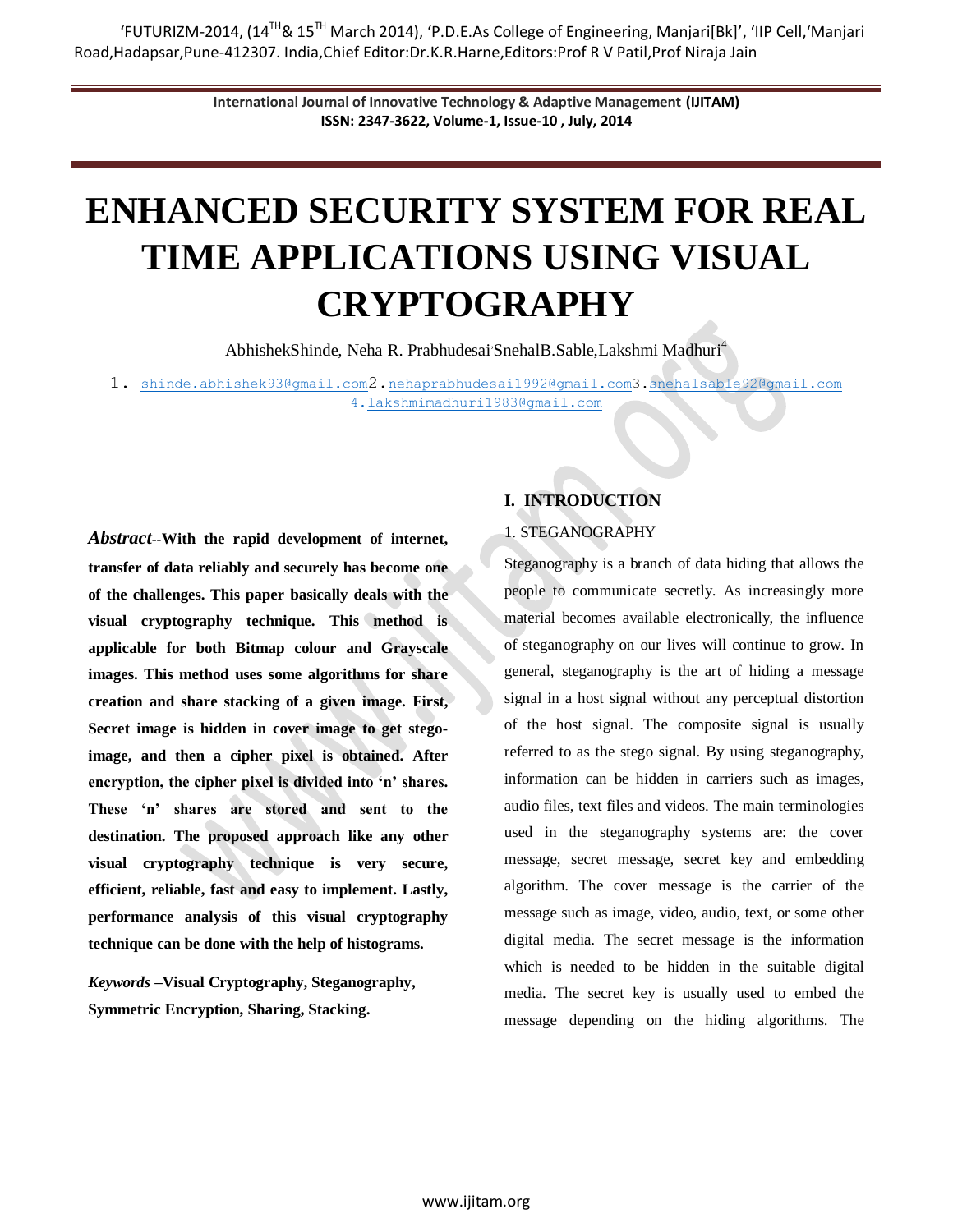embedding algorithm is the way or the idea that usually use to embed the secret information in the cover message. The most frequently used carriers are digital images. The use of digital images for steganography makes use of the weaknesses in the human visual system (HVS), which has a low sensitivity in random pattern changes and luminance. The human eye is incapable of discerning small changes in color or patterns. Because of this weakness the secret Message can be inserted into the cover image without being detected. The word steganography is derived from the Greek words "stegos" meaning "cover" and "grafia" meaning "writing" defining it as "covered writing". In image steganography the information is hidden in images. The idea and practice of hiding information has a long history. In Histories the Greek historian Herodotus writes of a nobleman, Histaeus, who needed to communicate with his son-in-law in Greece. He shaved the head of one of his most trusted slaves and tattooed the message onto the slave's scalp. When the slave's hair grew back the slave was dispatched with the hidden message. Extremely difficult to detect, a normal cover message was sent over an insecure channel with one of the periods on the paper containing hidden information.

# 2. VISUAL CRYPTOGRAPHY

Visual cryptography (VC) is a secret-sharing scheme that uses the human visual system to perform the computations. Naor and Shamir introduced Visual Cryptography (VC) in 1994 .Examination of one share should reveal no information about the image. Naor and Shamir devised the scheme that specifies how to encode a single pixel, and it would be applied for every pixel in the image to be shared. This scheme is illustrated in the figure given below. A pixel P is split into two sub pixels in each of the two shares. If P is white, then a coin toss is used to randomly choose one of the first two rows in the figure above. If P is black, then a coin toss is used to randomly choose one of the last two rows in the figure above. Then the pixel P is encrypted as two sub pixels in each of the two shares, as determined by the chosen row in the figure. Every pixel is encrypted using a new coin toss. Suppose we look at a pixel P in the first share. One of the two sub pixels in P is black and the other is white. Moreover, each of the two possibilities "black-white" and "white-black" is equally likely to occur, independent of whether the corresponding pixel in the secret image is black or white. Thus the first share gives no clue as to whether the pixel is black or white. The same argument applies to the second share. Since all the pixels in the secret image were encrypted using independent random coin flips, there is no information to be gained by looking at any group of pixels on a share, either. This demonstrates the security of the scheme. Visual cryptography is a cryptographic technique which allows visual information (pictures, text, etc.) to be encrypted in such a way that the decryption can be performed by humans (without computers). It involves breaking up the image into n shares so that only someone with all n shares could decrypt the image by overlaying each of the shares over each other. In this technique n-1 shares reveals no information about the original image. Wecan achieve this by using one of following access structure schemes:

 $i:(2, 2)$  – Threshold VCS: This is a simplest threshold scheme that takes a secret image and encrypts it into two different shares that reveal the secret image when they are overlaid. No additional information is required to create this kind of access structure.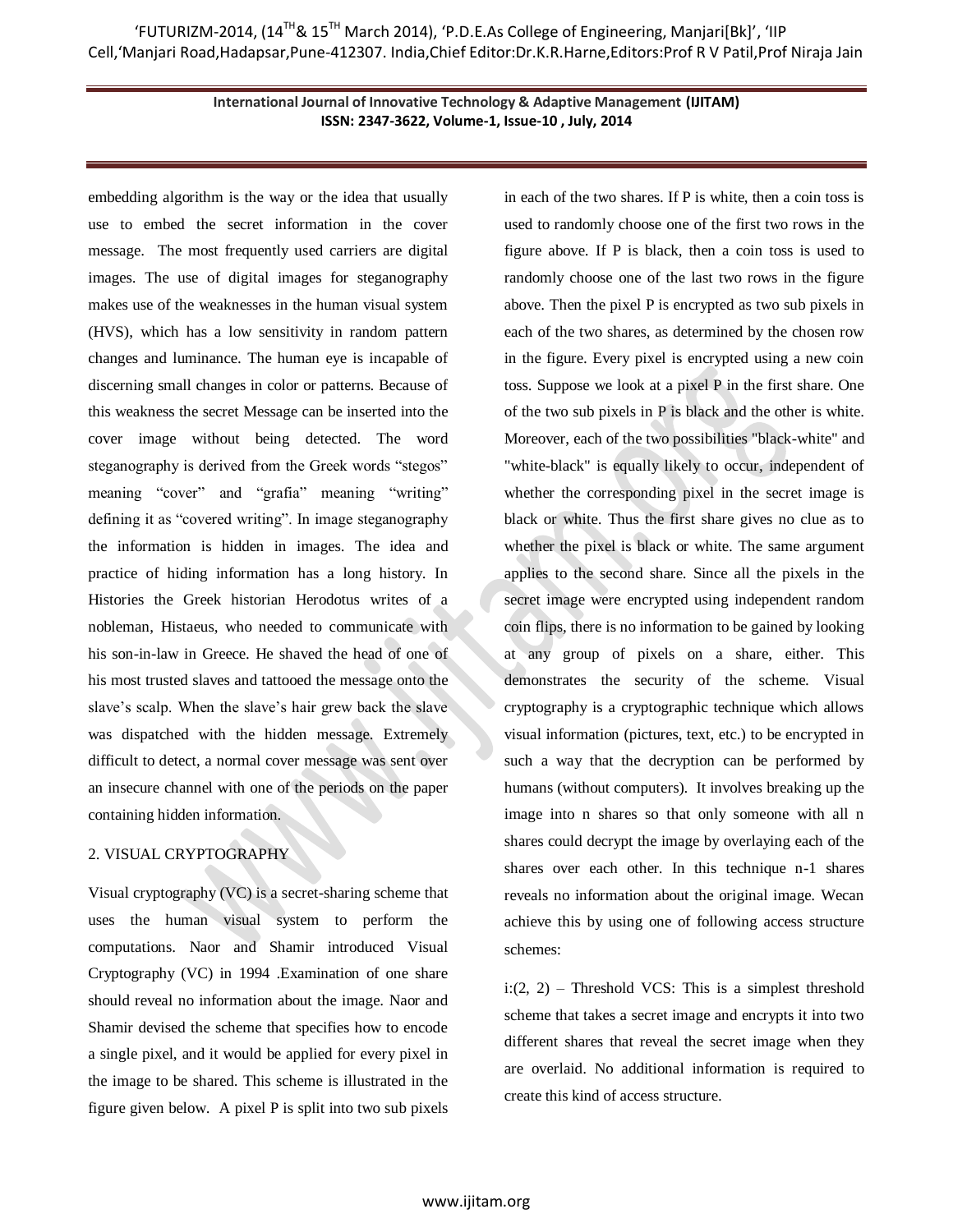ii :( $2$ , n) – Threshold VCS: This scheme encrypts the secret image into n shares such that when any two (or more) of the shares are overlaid the secret image is revealed.

iii :( $n, n$ ) – Threshold VCS: This scheme encrypts the secret image into n shares such that only when all n of the shares are combined the secret image will be revealed.

iv :(k, n) – Threshold VCS: This scheme encrypts the secret image into n shares such that when any group of at least k shares are overlaid the secret image will be revealed.



Figure 1: Basic VCS Scheme

## *2.1* VCS Algorithms

VCS Scheme normally involves two algorithms. Algorithm for creating shares. Algorithm for combining shares VCS algorithm's efficiency is very critical factor and reliability and level of security are some more metric which we need to consider while designing a VCS algorithm. The VCS system should be reliable enough such a way that intruders are not able to read the original image. One important functional requirement of any VCS

system is size of shares which should be same as that of original image to prevent doubt for unauthorized user.

## 2.1.1 Algorithm for creating shares:

This algorithm divides secret image into n number of shares. The shares created by this algorithm will be in unreadable format such that it is impossible to reveal secret image. Single share cannot reveal the secret image. If these individual shares are transmitted separately through communication network, security is achieved.

2.1.2 Algorithm for combining shares:

This algorithm reveals the secret image by taking the number of shares as input. Some algorithm may take all shares as input and some other algorithm may take subset of shares as input. Decryption is done by merging shares which has taken as input.

# **II RELATED WORK**

Visual Cryptography is a secret sharing scheme that uses the human visual system to perform computations. This Secret sharing scheme was invented independently by MoniNaor and Adi Shamir in 1994<sup>[1]</sup>. Recursive information hiding is a technique where certain additional secret information can be hidden in one of the shares of the original secret imageRecursive information hiding in visual cryptography can be applied to many applications in real and cyber world. The advantage is that the final decryption process is done by human visual system instead of complex computations [2]. VC also deals with the work that is carried out in steganography and it also discusses the encryption process of the visual cryptography. It gives a clear idea about, how a stego-image is created and how encryption process can be carried out on it  $^{[3]}$ . VC method is used as a tool for providing security in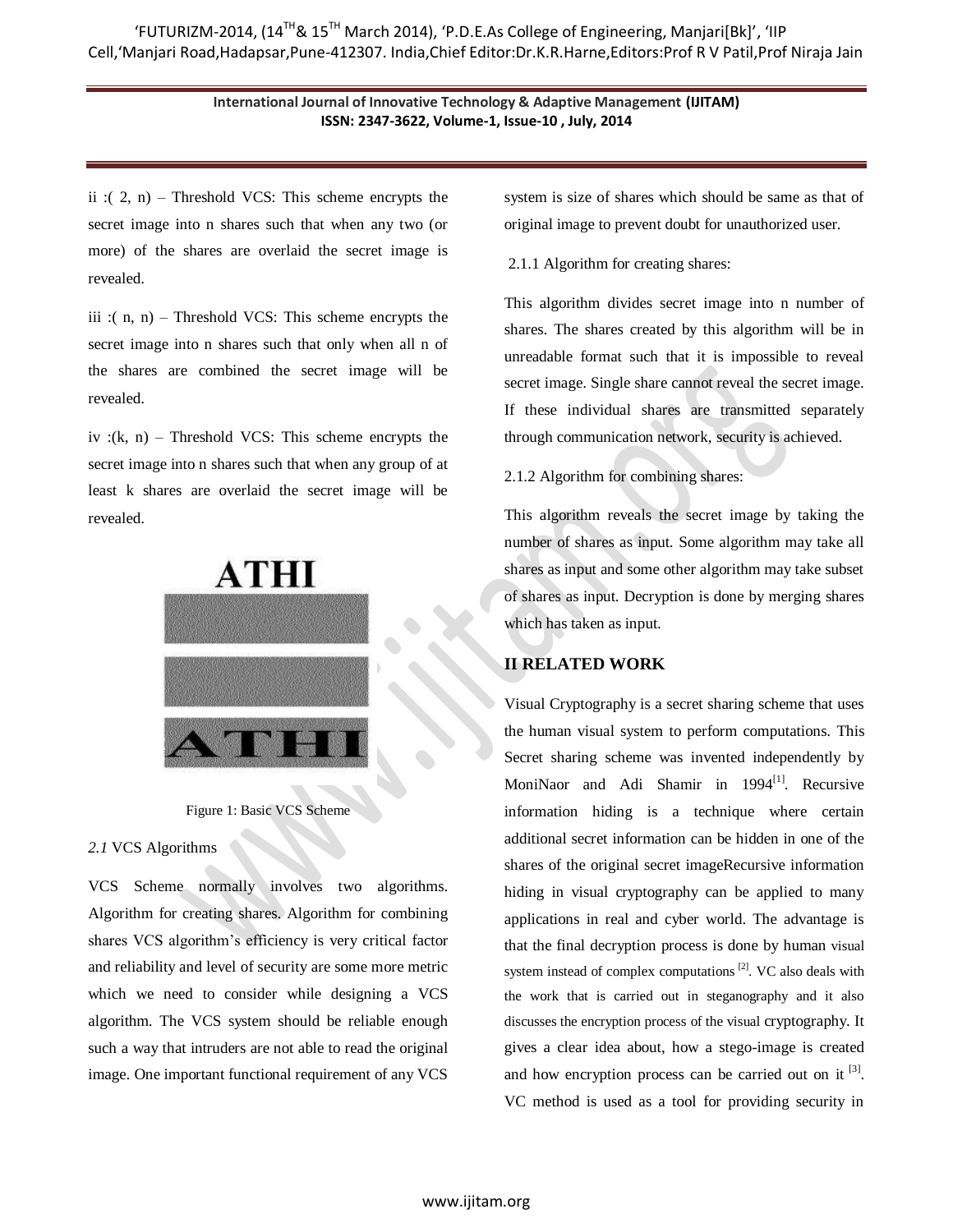Real time applications. This work explores the possibility of using visual cryptography for biometric authentication. It explains us how can visual cryptography be used for authentication using finger prints, tongue scanning etc. It further tells us that it can also be extended for facescanning. It is one of the most secured ways authentication] . This works tells us about the color decomposition technique that is used in visual cryptography in case of colored images. It gives us complete information about the visual cryptography in case of colored images.

## **III PROPOSED SYSTEM**

The overall proposed system is given as follows:





The proposed system is divided into four modules for systematic implementation. The four modules are as follows:

i)Implementation of Steganography

ii)Symmetric encryption of the Stego-Image

iii) Share creation

iv)Stacking and Decryption

#### 1) IMPLEMENTATION OF STEGANOGRAPHY

Steganography is the process of hiding a secret message within a larger one in such a way that someone cannot know the presence or contents of the hidden message. Although related, Steganography is not to be confused with Encryption, which is the process of making a message unintelligible—Steganography attempts to hide the existence of communication.

The basic structure of Steganography is made up of two components: the "carrier" and the message. The carrier can be a painting, a digital image, an mp3, even a TCP/IP packet among other things. It is the object that will ‗carry' the hidden message.

# 2) SYMMETRIC ENCRYPTION OF STEGO-IMAGE

First, for encryption additive modulo 255 algorithms is used. Keys are generated using a unique technique called Mixed Key Generation (MKG). In this method block of size of 8 byte keys are generated using PRN generation algorithm and individual bits from every byte is selected, since we have 8 byte word we can perform parallel operation with 8 byte of source data. Structure of Key generation technique is given in figure 2.By taking the keys generated by MKG method each pixel is encrypted to form Cipher pixel. Since, we can generate 8 keys at a time this improves the efficiency of cipher pixel generation.

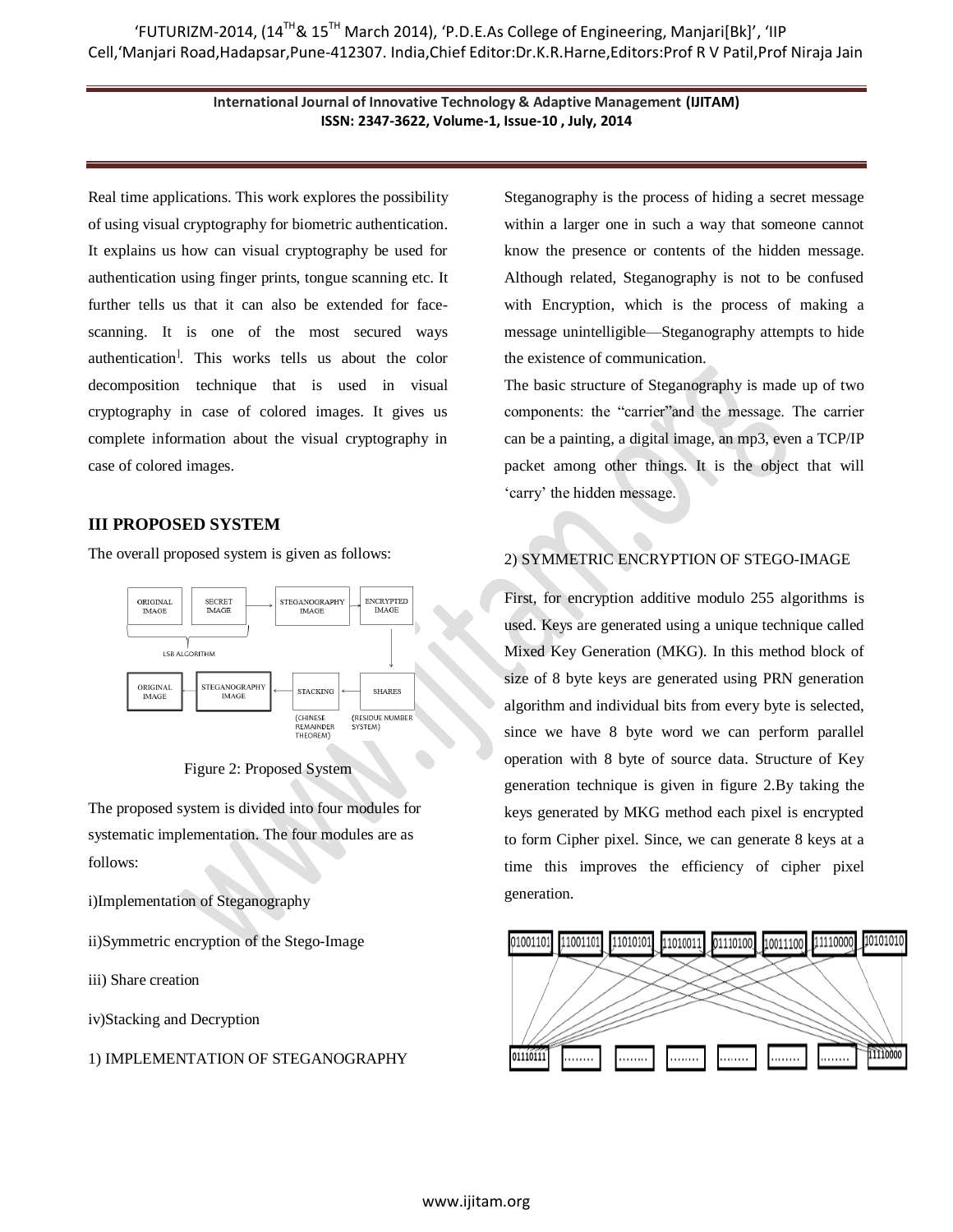Figure 3: Key Generation

#### 3)SHARE CREATION

#### *Share Creation Process*

The encrypted stego-image is then selected and mapped into 3 shares using Share creation algorithm which is discussed in previous section. The resultant shares are as in figure 4; by observing the shares generated we can conclude that there is no pixel expansion problem which is solved compared to other visual cryptography techniques without using random grids and these individual shares are sent to destination via different communication channels. If intruder can access all of these communication channels than he may get all shares or subset of shares; since stego-image itself is encrypted even if he/she stack those shares they will get only random noise as reconstructed image. In traditional visual cryptographic technique if intruder can access individual communication channels by which shares are sent than he/she can construct original image very easily simply by stacking those individual shares; this problem is solved in proposed system. By these observations we can conclude that the proposed system has enhanced security, reliability, aspect ratio not distorted (i.e. no pixel expansion) and efficient.



Figure 4: Output of share Creation Algorithm

#### 4)STACKING AND DECRYPTION

Stacking deals with the combining of shares.The shares that are created during the share creation process are combined together in the stacking process and then the decryption process takes place after which we get the desired output. In the decryption phase we need to provide the key that was given in the encryption phase.

#### **IV IMPLEMENTATION**

## 1) IMPLEMENTATION OF STEGANOGRAPHY

The proposed system first uses LSB technique for embedding information in the cover image. The simplest form of spatial domain image steganography is implemented by inserting the secret data into the least significant bits. Different algorithms would insert the binary form of the secret data in 1, 2, 3 or  $4 -$ LSBs of the cover image. So, it is simple to implement for RGB, Gray Scale or Binary Images and less susceptible to detection by Human Vision System (HVS).In LSB steganography, the least significant bits of the cover media's digital data are used to conceal the message. The simplest of the LSB steganography techniques is LSB replacement. LSB replacement steganography flips the last bit of each of the data values to reflect the message that needs to be hidden. Consider an 8 bit bitmap image where each pixel is stored as a byte representing a grayscale value. Suppose the first eight pixels of the original image have the following grayscale values:

(11010010 01001010 10010111 10001100 00010101 01010111 00100110 01000011)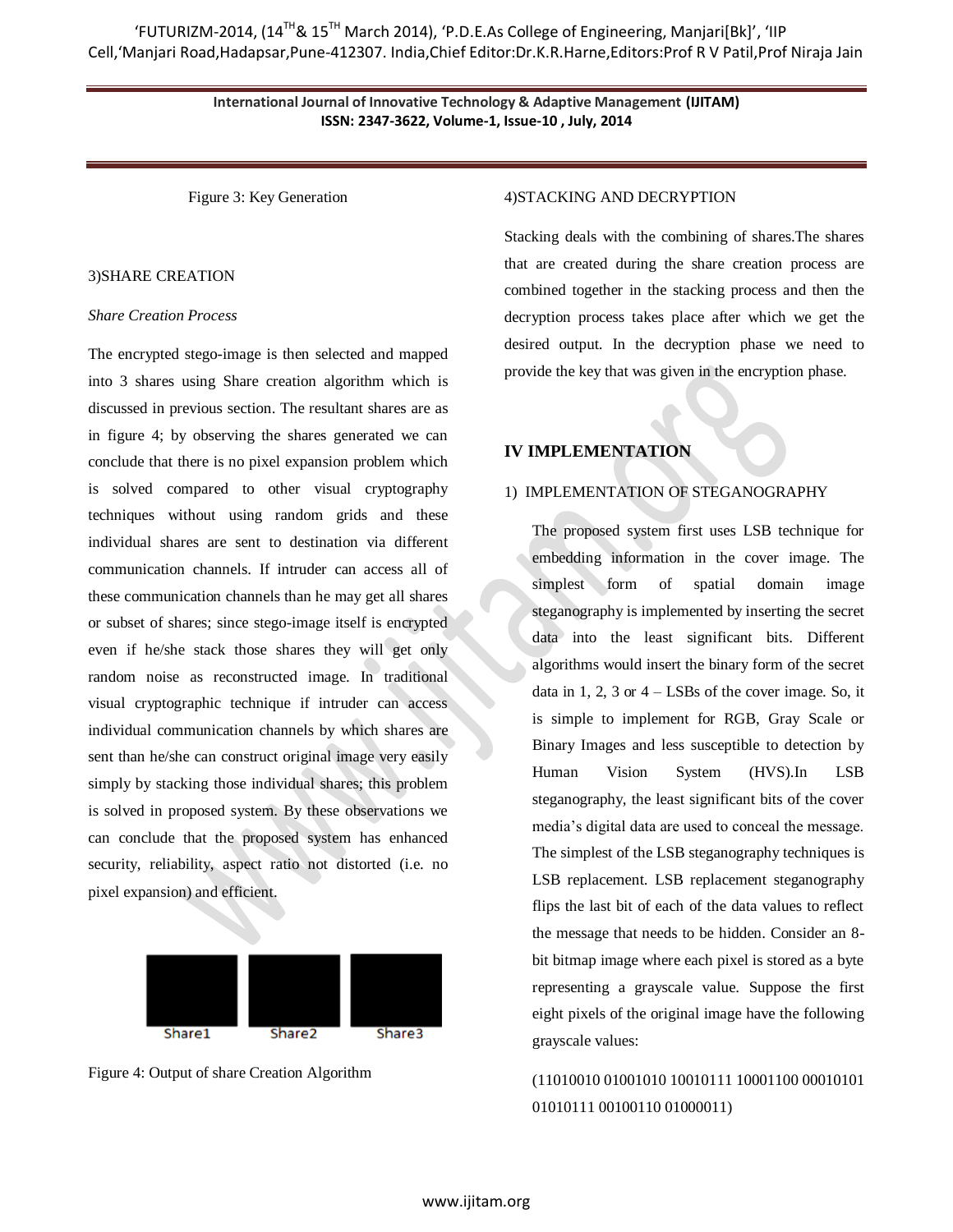# 'FUTURIZM-2014, (14<sup>TH</sup>& 15<sup>TH</sup> March 2014), 'P.D.E.As College of Engineering, Manjari[Bk]', 'IIP Cell,'Manjari Road,Hadapsar,Pune-412307. India,Chief Editor:Dr.K.R.Harne,Editors:Prof R V Patil,Prof Niraja Jain

## **International Journal of Innovative Technology & Adaptive Management (IJITAM) ISSN: 2347-3622, Volume-1, Issue-10 , July, 2014**

To hide the letter C whose binary value is 10000011, we would replace the LSBs of these pixels to have the following new grayscale values:

(11010011 01001010 10010110 10001100 00010100 01010110 00100111 01000011)



Figure 6: Share stacking process

Share stacking algorithm is given below:

Step 1: Calculate the dynamic range M=m1.m2.m3

Step 2: Calculate  $Ai = M/mi$ 

Step 3: Find the solution of congruence's Ai.Ti mod mi (Where Ti is multiplicative inverse of Ai )

Step 4: We can get back original pixel by CRT using below equation

$$
x = \sum_{i=1}^M A_i \, T_i \, r_i \, \text{m of } M
$$

Step 5:Repeat step 4 until all pixels of shares are processed.

#### *Share Stacking Process*

At destination side, share stacking algorithm is run. Input to this algorithm is shares which are generated as in figure 4 and we got Figure 7.a as output. This algorithm is exact reconstruction algorithm which does not have any data loss. This algorithm is very efficient which has less execution time.



Figure 7 a) Output of Stacking Algorithm b) Reconstructed Stego-Image

*Decryption Process*

a b

Figure 5: a) Secret Image b) Cover Image

#### 2)SHARING

*Share Creation Algorithm*

The algorithm for share creation is as given below:

Step 1 : select 3 prime numbers m1,m2,m3 such that their product is greater than 255 and gcd of selected 3 numbers is 1(i.e. relatively prime)

Step 2: calculate ri1=X mod m1, ri2=X mod m2,ri3=X mod m3 Where, ri1, ri2, ri3 are residues of i'th pixel; X is an individual pixel; m1, m2 and m3 are selected prime numbers.

Step 3: Represent the residues ri1, ri2, ri3 as i'th pixel of share 1 2 and 3 respectively.

Step 4: Repeat step 2 and 3 until all pixels are processed

## 3)STACKING AND DECRYPTION

## *Share Stacking Algorithm*

Chinese Remainder Theorem concept is used for share stacking process. The entire process is shown in figure 6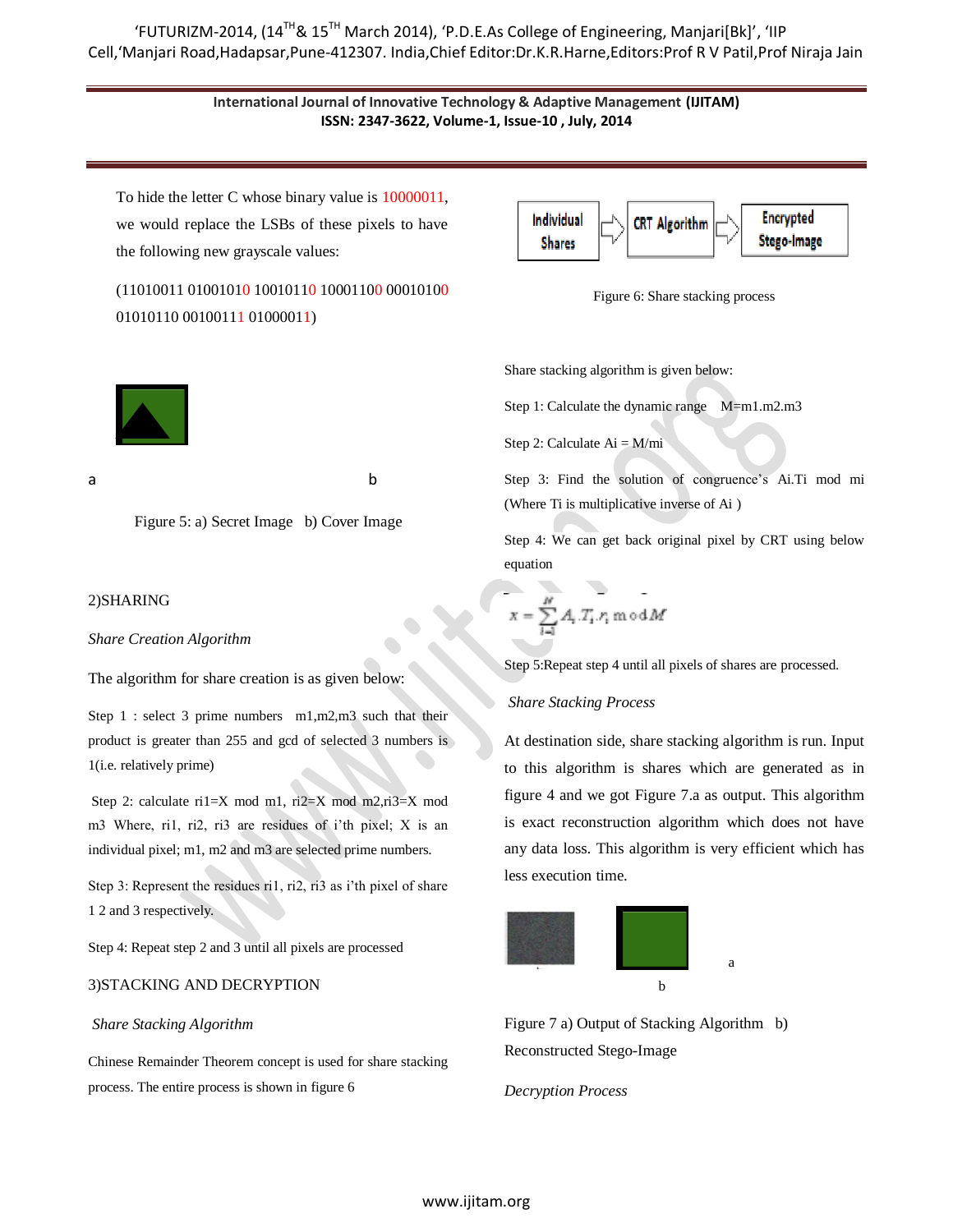When Figure 7.a is given as input to Symmetric decryption algorithm and we get Figure 7.b as output. Since the algorithm initially used is based on feedback shift register same sequence of numbers are generated in destination also satisfying the requirement of symmetric key encryption.

## *Extraction Process:*

Finally, Secret image is extracted from the stego-image which is as shown in figure 7.By Comparing Figure 5.a and Figure 8 this paper concludes that extracted image is exact copy of original image and there is no loss of information.



Figure 8 Extracted Image

# **V ADVANTAGES**

- $\triangleright$  No pixel expansion
- $\triangleright$  Use of symmetric encryption
- $\triangleright$  Symmetric encryption, steganography and visual cryptography is used in combination

# **VI CONCLUSION**

A new visual cryptographic technique has been introduced. The traditional VCS suffer from pixel expansion problem. The proposed technique rectifies this problem. Another drawback of existing VC schemes is if intruder can access all communication channels than reconstruction of secret can be done easily; since symmetric encryption is introduced before sharing secret; our approach which overcomes this problem. The concept of symmetric encryption, steganography and Visual cryptography is combined in this paper to give a secured image sharing system.

# **VII FUTURE SCOPE**

If lossless Image compression methodology is applied before encryption we can strengthen cryptographic security. Because compressed image has less redundancy than the original image, cryptanalysis will be difficult .The proposed system can be extended such that it can be applied to all types of image formats like Jpeg, png etc. The LSB technique although it is simple and straight sometimes it is breakable so, in future any other steganographic which is not very easily breakable by intruder may be applied.

# **REFERENCES**

- *[1]. M.Sukumar Reddy and S.Murali Mohan. VisualCryptography scheme for secret image retrieval. International journal of innovative research ,June2013*
- *[2]. Abdelmgeid Amin Ali, Al – HussienSeddikSaad. Image Steganography Technique By Using Braille Method of Blind People (LSBraille). International Journal of Image Processing (IJIP),Volume(7):Issue(1):2013*
- *[3]. Mrs.Kavitha, KavitaKadam, AshwiniKoshti, PriyaDunghav. Steganography Using Least Signicant Bit Algorithm. International Journal of Engineering Research and Applications (IJERA) ISSN: 2248-9622 Vol. 2, Issue 3, May-Jun 2012, pp. 338-341*
- *[4]. SonaliPatil, KapilTajane, JanhaviSirdeshpande. Secret sharing schemes for secure biometric authentication. International Journal of Scientific & Engineering Research, Volume 4, Issue 6, June-2013 ISSN 2229-5518*
- *[5]. JagdeepVerma, Dr.VineetaKhemchandani.A visual cryptographic technique to secure image shares,International Journal of Engineering Research and Applications (IJERA) ISSN: 2248-9622 Vol. 2, Issue 1,Jan-Feb 2012, pp.1121-1125*